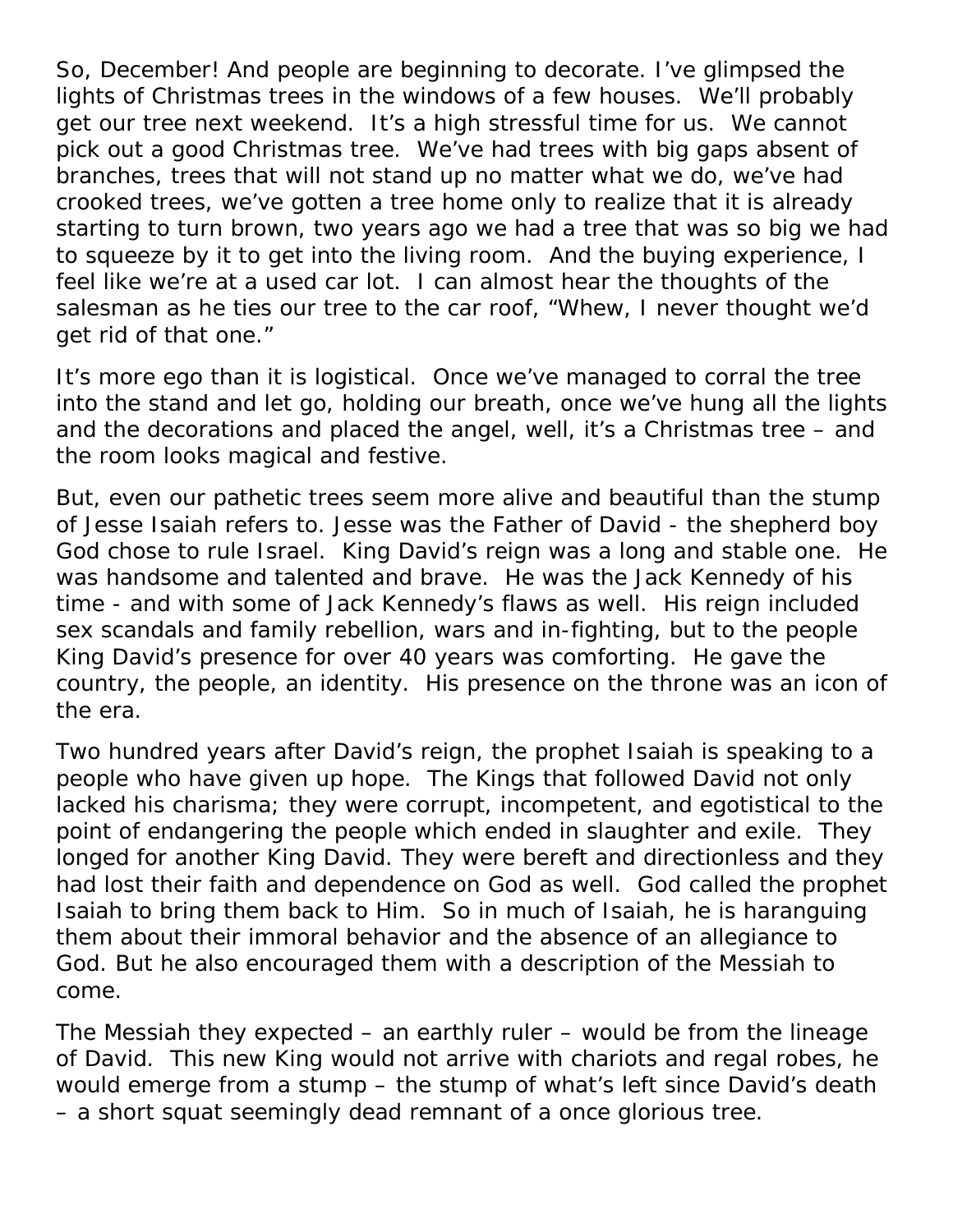I wonder how many people took comfort from this description. They have been yearning for reunion, for restoration, for so long that hoping may feel foolish, worse, it makes them vulnerable. A stump is anything but reassuring.

As I have been living with this scripture over the last couple of weeks, I admit that the stump looked pretty dead to me. And the idyllic world of lion and lamb Isaiah describes looked pretty fanciful. How can I urge us to work towards this world – of love and trust and co-existence – now, in a time where separation and suspicion turn us against one another? How can we envision laying down our weapons – our bitter words and our arrogant contempt? Can we take our eye off our enemy even for a moment? Can our nature – our desire to be right, or to be best, or to be strong, to be in control – can we change that nature? Our human nature? Really, will you let your child play with a rattlesnake?

No, of course not, not in this world. Not in this time when we can't even name the fear and hate that have a hold on us.

But we are in Advent – a time that isn't about the world as it is, but about the world as God intends it to be. We, who wait for Christ, we are not tied to the despair of today. When we see through worldly eyes, there is no way I'm letting my lamb near that lion. But when we see through Advent eyes, expectant eyes, hopeful ones, we know that there can be a new world, a different world where strength and power come from our surrendering to God; where the roots of hate are unmasked to reveal the fear that we won't be loved; where a humble stable is a palace; a manger a throne.

It's Advent and our homes sparkle with decorations that in one way manifest our joy and in another help create and nourish it. I love it once our decorations are up and our tree is camouflaged with lights and tinsel. Especially at night when the lights make everything glimmer, part of me feels like I'm in another time, another place - a modest, but stately Victorian home, with happy and respectful servants, plum pudding and a large but tastefully wrapped box under the tree with my name on it. There was a time when I imagined a mink coat inside, but I know I'm not supposed to want that anymore. The decorations are like a movie set, feeding a vague fantasy.

So, the last thing I want in the middle of my carefully crafted Christmas is a stump. I suppose I could decorate it with little elves, but even then - a stump, a smelly barn, unwashed shepherds, donkeys, do these really belong in Christmas? I guess I want the path to Christ, the road to